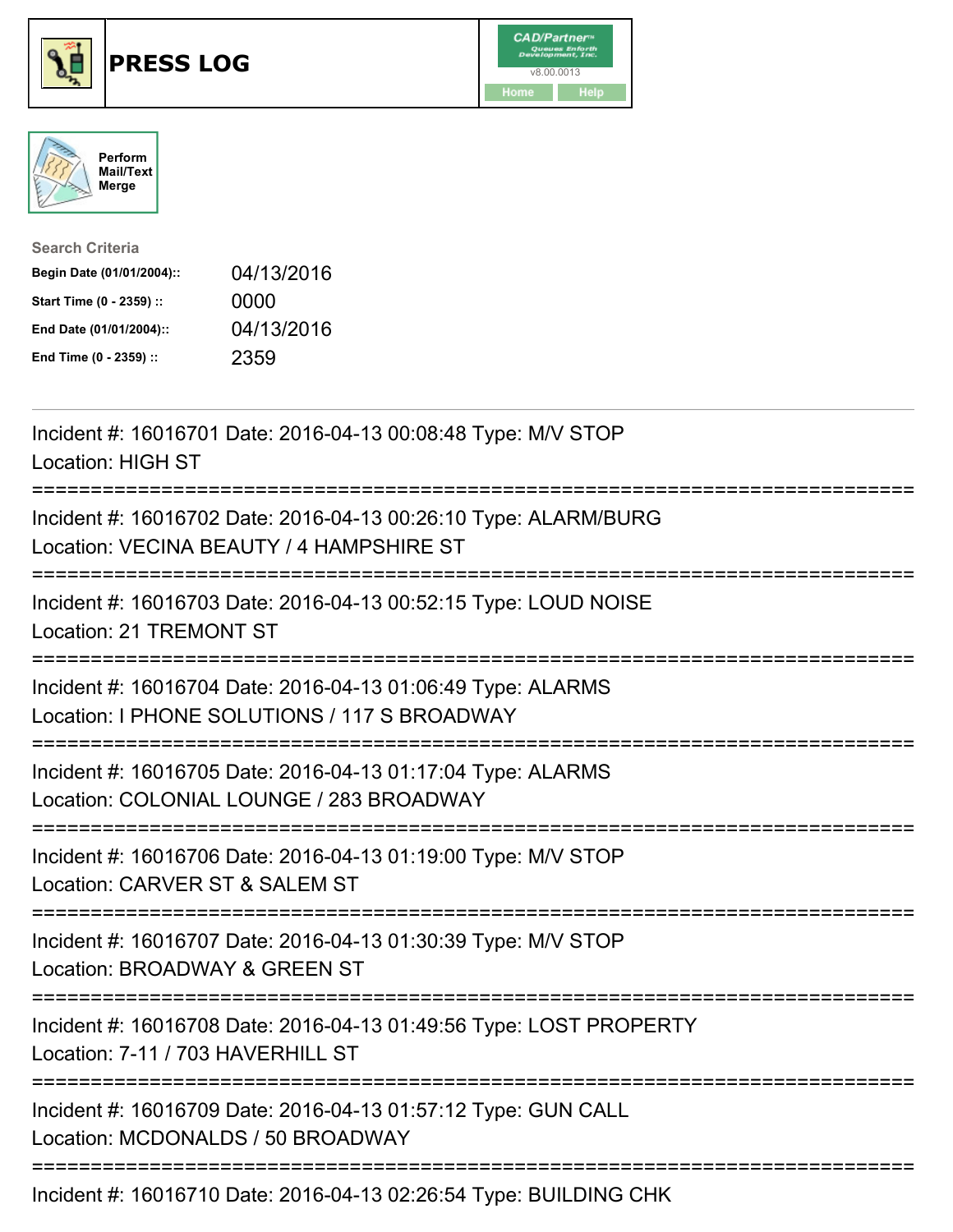| Location: SUSHI INAKA / 160 WINTHROP AV                                                                                                           |
|---------------------------------------------------------------------------------------------------------------------------------------------------|
| Incident #: 16016711 Date: 2016-04-13 02:29:39 Type: BUILDING CHK<br>Location: CITIZENS BANK / 160 WINTHROP AV                                    |
| Incident #: 16016712 Date: 2016-04-13 02:30:54 Type: BUILDING CHK<br>Location: 180 COMMON ST<br>===================================               |
| Incident #: 16016713 Date: 2016-04-13 02:31:37 Type: BUILDING CHK<br>Location: SUBWAY / 160 WINTHROP AV                                           |
| Incident #: 16016714 Date: 2016-04-13 02:32:42 Type: BUILDING CHK<br>Location: SPRINT / 160 WINTHROP AV<br>====================================== |
| Incident #: 16016715 Date: 2016-04-13 02:41:37 Type: BUILDING CHK<br>Location: 195 LOWELL ST                                                      |
| Incident #: 16016717 Date: 2016-04-13 02:44:52 Type: M/V STOP<br>Location: AMES ST & LOWELL ST                                                    |
| Incident #: 16016716 Date: 2016-04-13 02:44:55 Type: M/V STOP<br>Location: ALDER ST & WALNUT ST                                                   |
| Incident #: 16016718 Date: 2016-04-13 02:47:50 Type: BUILDING CHK<br>Location: 461 HAMPSHIRE ST                                                   |
| Incident #: 16016719 Date: 2016-04-13 02:52:20 Type: BUILDING CHK<br>Location: 155 ARLINGTON ST                                                   |
| Incident #: 16016720 Date: 2016-04-13 02:52:34 Type: DISTURBANCE<br>Location: 204 S UNION ST FL 3                                                 |
| Incident #: 16016721 Date: 2016-04-13 03:02:55 Type: M/V STOP<br>Location: 144 LEBANON ST                                                         |
| Incident #: 16016722 Date: 2016-04-13 03:04:18 Type: M/V STOP<br>Location: BUTLER ST & WARREN ST                                                  |
| Incident #: 16016723 Date: 2016-04-13 03:05:54 Type: BUILDING CHK<br>Location: 250 S BROADWAY                                                     |
| $Indient # 40016794$ Dete: 2016 04.12.02:07:47 Tupe: MALCTOD                                                                                      |

Incident #: 16016724 Date: 2016-04-13 03:07:47 Type: M/V STOP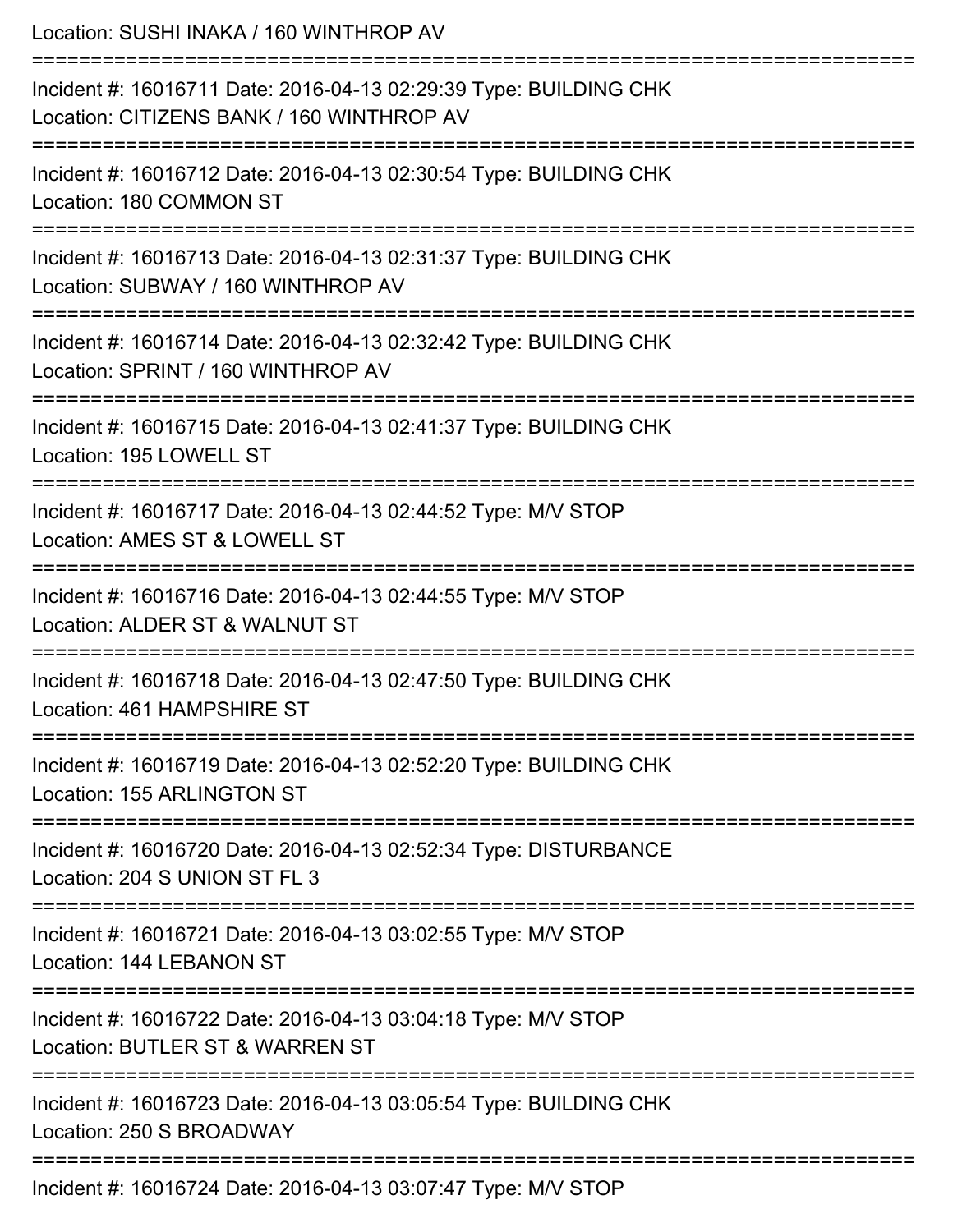| Incident #: 16016725 Date: 2016-04-13 03:15:14 Type: BUILDING CHK<br>Location: 133 LAWRENCE ST                     |
|--------------------------------------------------------------------------------------------------------------------|
| Incident #: 16016726 Date: 2016-04-13 03:17:20 Type: M/V STOP<br>Location: BROADWAY & CROSS ST                     |
| Incident #: 16016727 Date: 2016-04-13 03:24:57 Type: ALARMS<br>Location: 5 STAR BARBER SHOP / 656 HAVERHILL ST     |
| Incident #: 16016728 Date: 2016-04-13 03:26:51 Type: BUILDING CHK<br>Location: 180 S BROADWAY                      |
| Incident #: 16016729 Date: 2016-04-13 03:27:51 Type: BUILDING CHK<br>Location: SAM'S FOOD STORE / 389 BROADWAY     |
| Incident #: 16016730 Date: 2016-04-13 03:28:37 Type: BUILDING CHK<br>Location: SEVEN ELEVEN / 370 BROADWAY         |
| Incident #: 16016731 Date: 2016-04-13 03:30:55 Type: M/V STOP<br>Location: OLIVE AV                                |
| Incident #: 16016732 Date: 2016-04-13 03:39:36 Type: BUILDING CHK<br>Location: 415 BROADWAY                        |
| Incident #: 16016733 Date: 2016-04-13 03:41:21 Type: M/V STOP<br>Location: CANAL ST & UNION ST                     |
| Incident #: 16016734 Date: 2016-04-13 03:42:21 Type: BUILDING CHK<br><b>Location: 75 MANCHESTER ST</b>             |
| Incident #: 16016735 Date: 2016-04-13 03:50:14 Type: BUILDING CHK<br>Location: 77 ESSEX ST                         |
| Incident #: 16016736 Date: 2016-04-13 03:51:00 Type: BUILDING CHK<br>Location: LE CHIC BEAUTY SALON / 267 BROADWAY |
| Incident #: 16016737 Date: 2016-04-13 03:57:49 Type: DISTURBANCE<br>Location: 63 WARREN ST FL 1 REAR               |
| Incident #: 16016738 Date: 2016-04-13 04:16:29 Type: BUILDING CHK                                                  |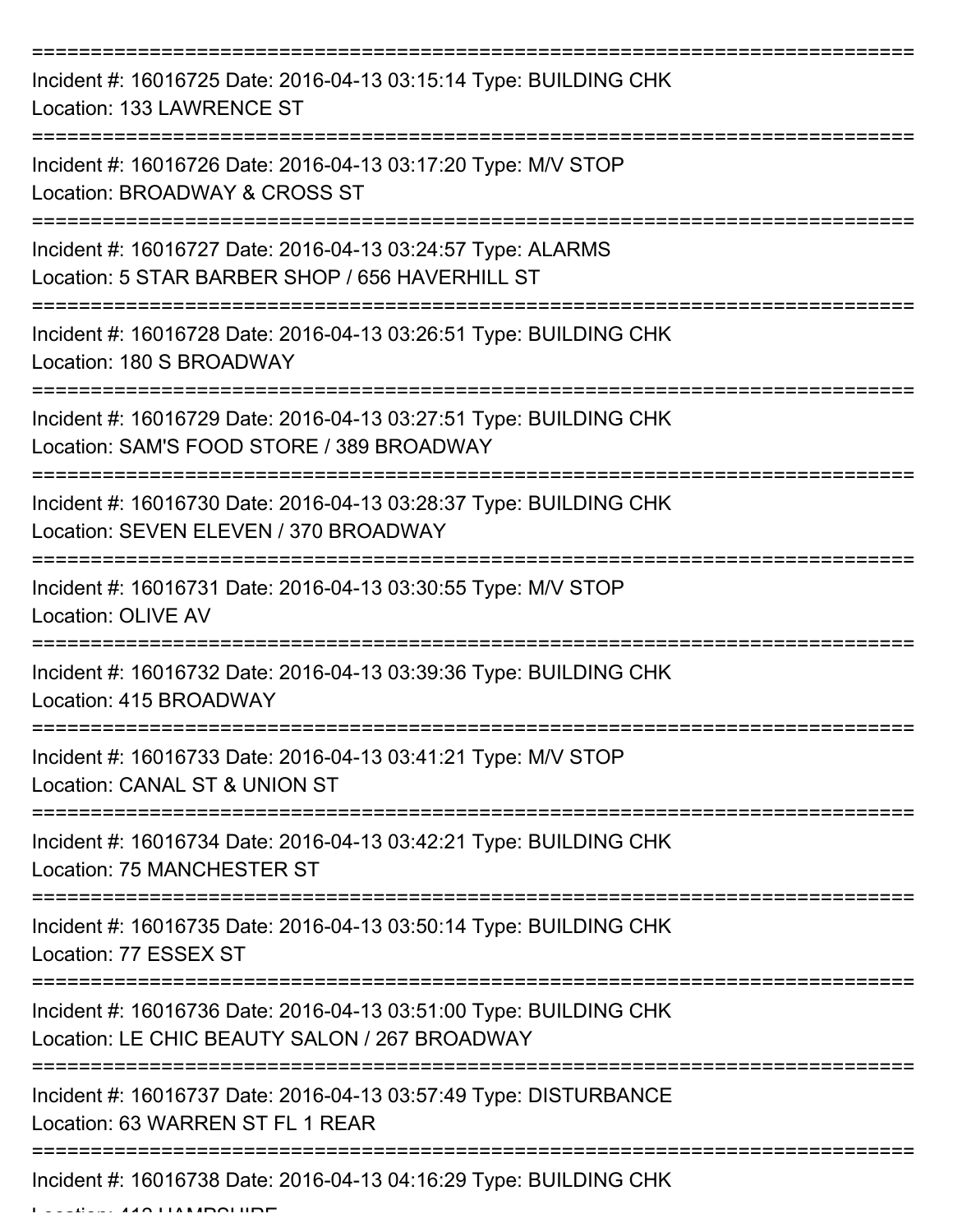| Incident #: 16016739 Date: 2016-04-13 06:03:18 Type: ALARMS<br>Location: RIVERWALK PROPERTIES / 280 MERRIMACK ST FL 3                           |
|-------------------------------------------------------------------------------------------------------------------------------------------------|
| Incident #: 16016740 Date: 2016-04-13 06:08:14 Type: MEDIC SUPPORT<br>Location: 3A STEVENS ST                                                   |
| Incident #: 16016741 Date: 2016-04-13 06:12:14 Type: BUILDING CHK<br>Location: 468 HOWARD ST                                                    |
| Incident #: 16016742 Date: 2016-04-13 06:43:58 Type: ALARMS<br>Location: 95 JACKSON ST                                                          |
| :==================================<br>Incident #: 16016743 Date: 2016-04-13 07:01:06 Type: AUTO ACC/NO PI<br>Location: ALDER ST & HAMPSHIRE ST |
| Incident #: 16016744 Date: 2016-04-13 07:04:13 Type: PARK & WALK<br>Location: 0 BROADWAY                                                        |
| Incident #: 16016745 Date: 2016-04-13 07:06:58 Type: AUTO ACC/NO PI<br>Location: TRIPOLI BAKERY INC / 106 COMMON ST                             |
| Incident #: 16016746 Date: 2016-04-13 07:07:13 Type: AUTO ACC/NO PI<br>Location: ESSEX ST & EMBANKMENT RD                                       |
| Incident #: 16016747 Date: 2016-04-13 07:11:59 Type: HIT & RUN M/V<br>Location: 20 WEARE ST                                                     |
| Incident #: 16016748 Date: 2016-04-13 07:14:01 Type: DISORDERLY<br>Location: VERIZON / HAMPSHIRE ST & METHUEN ST                                |
| Incident #: 16016749 Date: 2016-04-13 07:33:49 Type: AUTO ACC/PI<br>Location: 301 HOWARD ST                                                     |
| Incident #: 16016750 Date: 2016-04-13 07:44:58 Type: CLOSE STREET<br>Location: LEXINGTON ST & MYRTLE ST                                         |
| Incident #: 16016751 Date: 2016-04-13 07:47:00 Type: LARCENY/PAST<br>Location: 80 WOODLAND ST                                                   |
| Incident #: 16016752 Date: 2016-04-13 07:57:38 Type: AUTO ACC/UNK PI                                                                            |

Location: TENESCHIS / 72 EVETED ST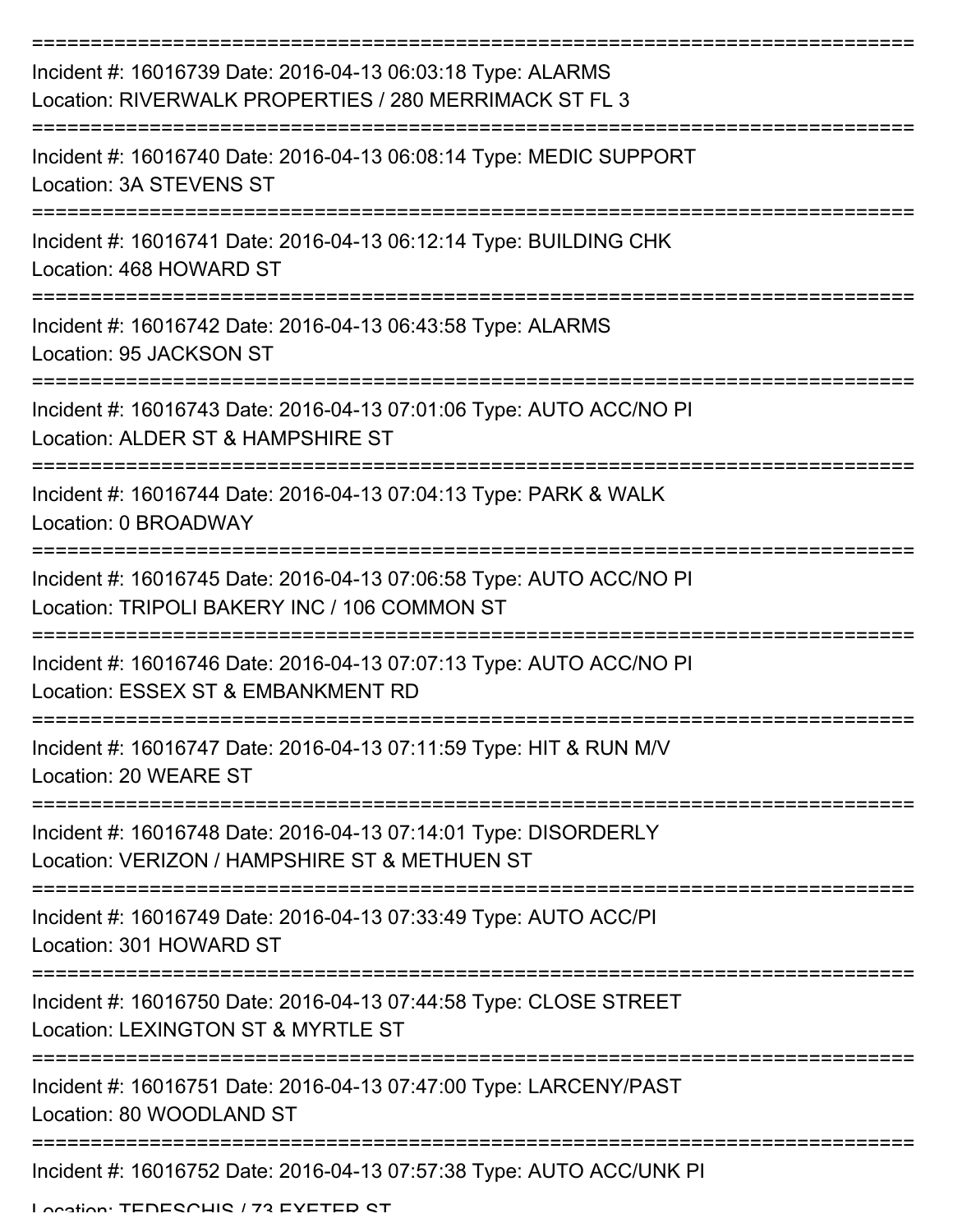| Incident #: 16016753 Date: 2016-04-13 08:04:33 Type: AUTO ACC/PED<br>Location: 10 ROWE ST                                    |
|------------------------------------------------------------------------------------------------------------------------------|
| Incident #: 16016754 Date: 2016-04-13 08:10:34 Type: CLOSE STREET<br>Location: PARKER ST & SALEM ST                          |
| Incident #: 16016755 Date: 2016-04-13 08:13:23 Type: DISTURBANCE<br>Location: 34 HAVERHILL ST FL 2                           |
| Incident #: 16016756 Date: 2016-04-13 08:27:57 Type: ASSSIT AMBULANC<br>Location: 279 ANDOVER ST #7                          |
| Incident #: 16016757 Date: 2016-04-13 08:53:14 Type: MEDIC SUPPORT<br>Location: SOUTH LAWRENCE EAST SCHOOL / 165 CRAWFORD ST |
| Incident #: 16016758 Date: 2016-04-13 09:08:27 Type: 209A/SERVE<br>Location: 17 ERVING AV                                    |
| Incident #: 16016759 Date: 2016-04-13 09:08:47 Type: SUS PERS/MV<br>Location: 343 S BROADWAY                                 |
| Incident #: 16016760 Date: 2016-04-13 09:10:16 Type: CK WELL BEING<br>Location: 162 WEST ST FL 2                             |
| Incident #: 16016761 Date: 2016-04-13 09:18:30 Type: 209A/SERVE<br>Location: 82 KNOX ST                                      |
| Incident #: 16016762 Date: 2016-04-13 09:25:03 Type: CK WELL BEING<br>Location: 63 MYRTLE ST                                 |
| Incident #: 16016763 Date: 2016-04-13 09:28:19 Type: SUS PERS/MV<br>Location: PARKER ST & SALEM ST                           |
| Incident #: 16016765 Date: 2016-04-13 09:39:28 Type: M/V STOP<br>Location: 88 HAVERHILL ST                                   |
| Incident #: 16016764 Date: 2016-04-13 09:44:23 Type: SUS PERS/MV<br>Location: 15 UNION ST                                    |
| Incident #: 16016766 Date: 2016-04-13 09:48:08 Type: CK WELL BEING<br>Location: 36 MT VERNON CIR                             |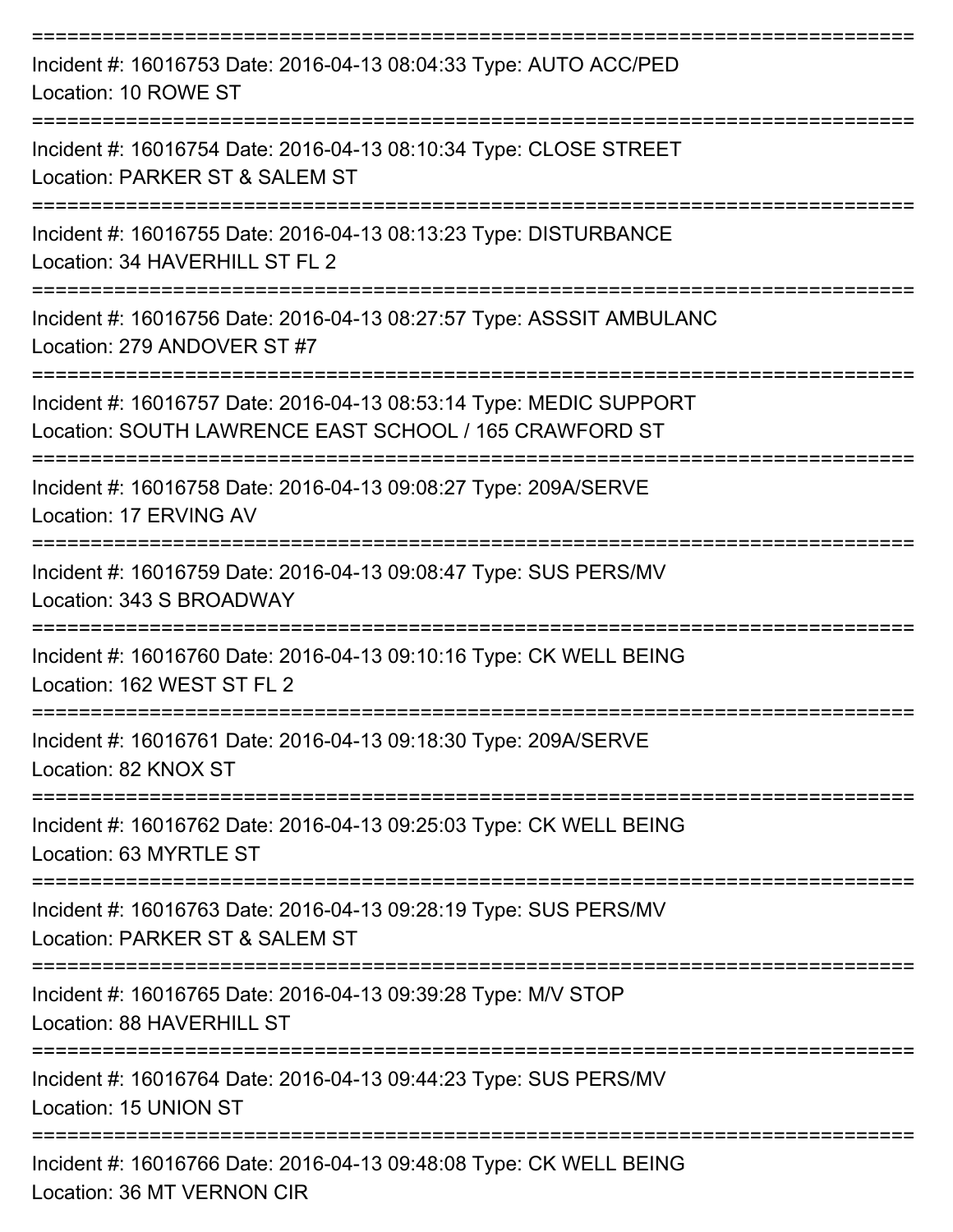| Incident #: 16016767 Date: 2016-04-13 09:54:21 Type: M/V STOP<br>Location: 12 METUEN ST                     |
|-------------------------------------------------------------------------------------------------------------|
| Incident #: 16016768 Date: 2016-04-13 09:55:56 Type: 209A/SERVE<br>Location: 161 PARK ST<br>--------------- |
| Incident #: 16016769 Date: 2016-04-13 10:01:10 Type: 209A/SERVE<br>Location: 163 PARK ST                    |
| Incident #: 16016770 Date: 2016-04-13 10:03:23 Type: M/V STOP<br>Location: EVERETT ST & PACKARD ST          |
| Incident #: 16016771 Date: 2016-04-13 10:05:22 Type: 209A/SERVE<br>Location: 490 HAMPSHIRE ST               |
| Incident #: 16016772 Date: 2016-04-13 10:06:21 Type: FRAUD<br>Location: 54 CROSBY ST                        |
| Incident #: 16016773 Date: 2016-04-13 10:12:31 Type: M/V STOP<br>Location: EVERETT ST & PACKARD ST          |
| Incident #: 16016774 Date: 2016-04-13 10:14:52 Type: MV/BLOCKING<br>Location: FRANKLIN ST & METHUEN ST      |
| Incident #: 16016775 Date: 2016-04-13 10:21:11 Type: TOW OF M/V<br>Location: 116 HIGH ST                    |
| Incident #: 16016776 Date: 2016-04-13 10:23:02 Type: 209A/SERVE<br>Location: 43 WEST ST                     |
| Incident #: 16016777 Date: 2016-04-13 10:32:04 Type: NEIGHBOR PROB<br>Location: 5 MILTON ST                 |
| Incident #: 16016778 Date: 2016-04-13 10:49:04 Type: M/V STOP<br>Location: 55 HIGH ST                       |
| Incident #: 16016779 Date: 2016-04-13 10:54:02 Type: STOL/MV/PAS<br>Location: 112 E HAVERHILL ST            |
| Incident #: 16016780 Date: 2016-04-13 10:56:35 Type: DISTURBANCE<br>Location: 204 S UNION ST #APT3          |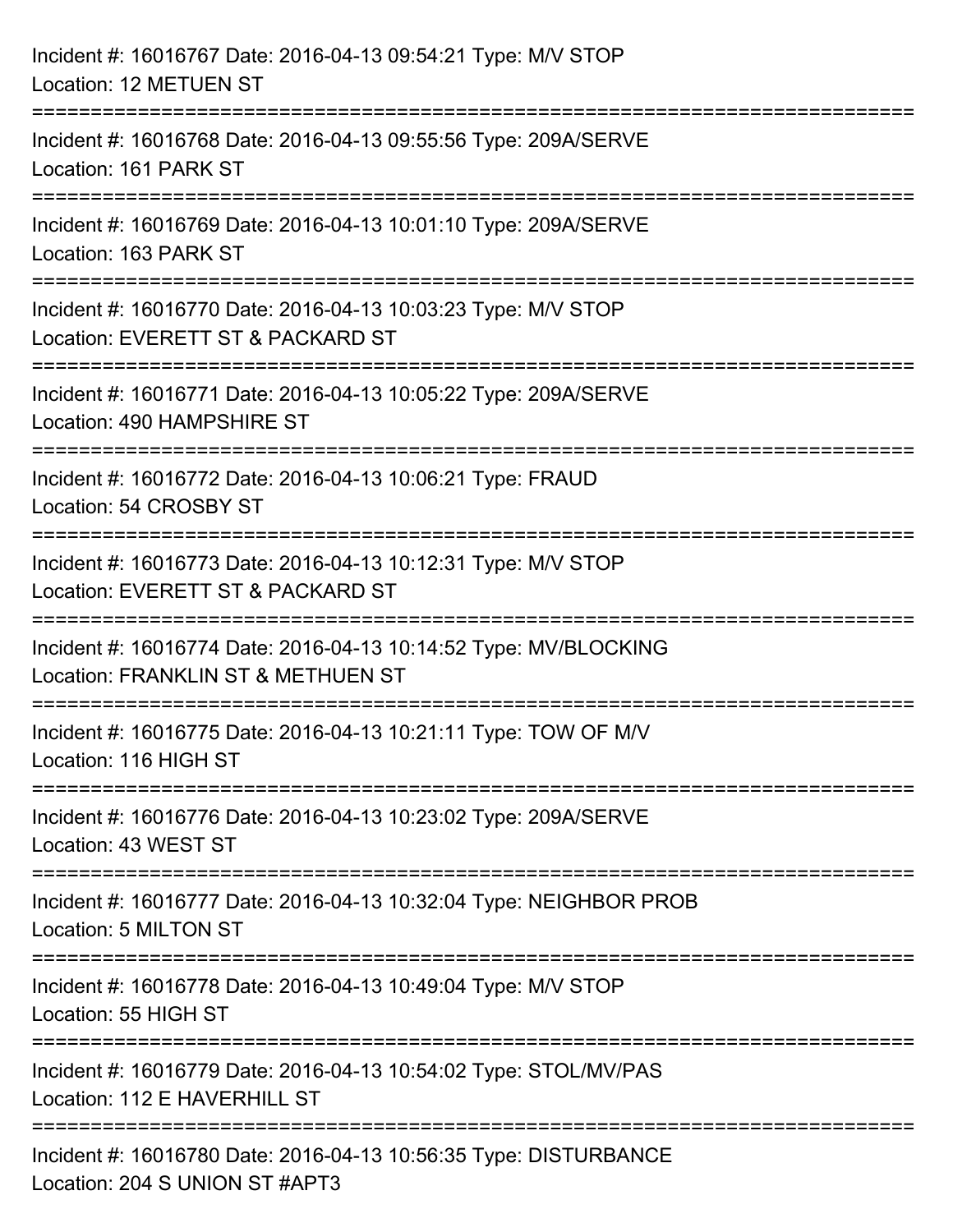| Incident #: 16016781 Date: 2016-04-13 11:01:50 Type: MV/BLOCKING<br>Location: 300 METHUEN                                               |
|-----------------------------------------------------------------------------------------------------------------------------------------|
| Incident #: 16016782 Date: 2016-04-13 11:10:30 Type: AUTO ACC/NO PI<br>Location: WINTHROP AV                                            |
| Incident #: 16016783 Date: 2016-04-13 11:26:16 Type: MEDIC SUPPORT<br>Location: 54 NEWBURY ST #6<br>:================================== |
| Incident #: 16016784 Date: 2016-04-13 11:31:31 Type: HIT & RUN M/V<br>Location: 341 SALEM ST                                            |
| Incident #: 16016785 Date: 2016-04-13 11:32:42 Type: NEIGHBOR PROB<br>Location: 161 PARK ST FL 1ST FL                                   |
| Incident #: 16016786 Date: 2016-04-13 12:00:44 Type: 209A/SERVE<br>Location: 167 ANDOVER ST                                             |
| Incident #: 16016787 Date: 2016-04-13 12:05:12 Type: WOMAN DOWN<br>Location: 1 COMMONWEALTH DR                                          |
| Incident #: 16016789 Date: 2016-04-13 12:19:58 Type: DOMESTIC/PAST<br>Location: 125 LOWELL ST FL 3                                      |
| Incident #: 16016788 Date: 2016-04-13 12:21:12 Type: ALARM/BURG<br>Location: 201 BAILEY ST FL 1                                         |
| Incident #: 16016790 Date: 2016-04-13 12:35:07 Type: A&B PROG<br>Location: BURGER KING / 187 BROADWAY                                   |
| Incident #: 16016791 Date: 2016-04-13 12:35:39 Type: LARCENY/MV/PAST<br>Location: 1 MERRIMACK VIEW CT                                   |
| Incident #: 16016792 Date: 2016-04-13 12:49:56 Type: A&B PAST<br>Location: 800 ESSEX ST                                                 |
| Incident #: 16016793 Date: 2016-04-13 13:00:37 Type: TOW OF M/V<br>Location: 80 UNION ST                                                |
| Incident #: 16016794 Date: 2016-04-13 13:06:05 Type: ALARM/HOLD<br>Location: REGISTRY OF MOTOR VEHICLES / 73 WINTHROP AV                |

===========================================================================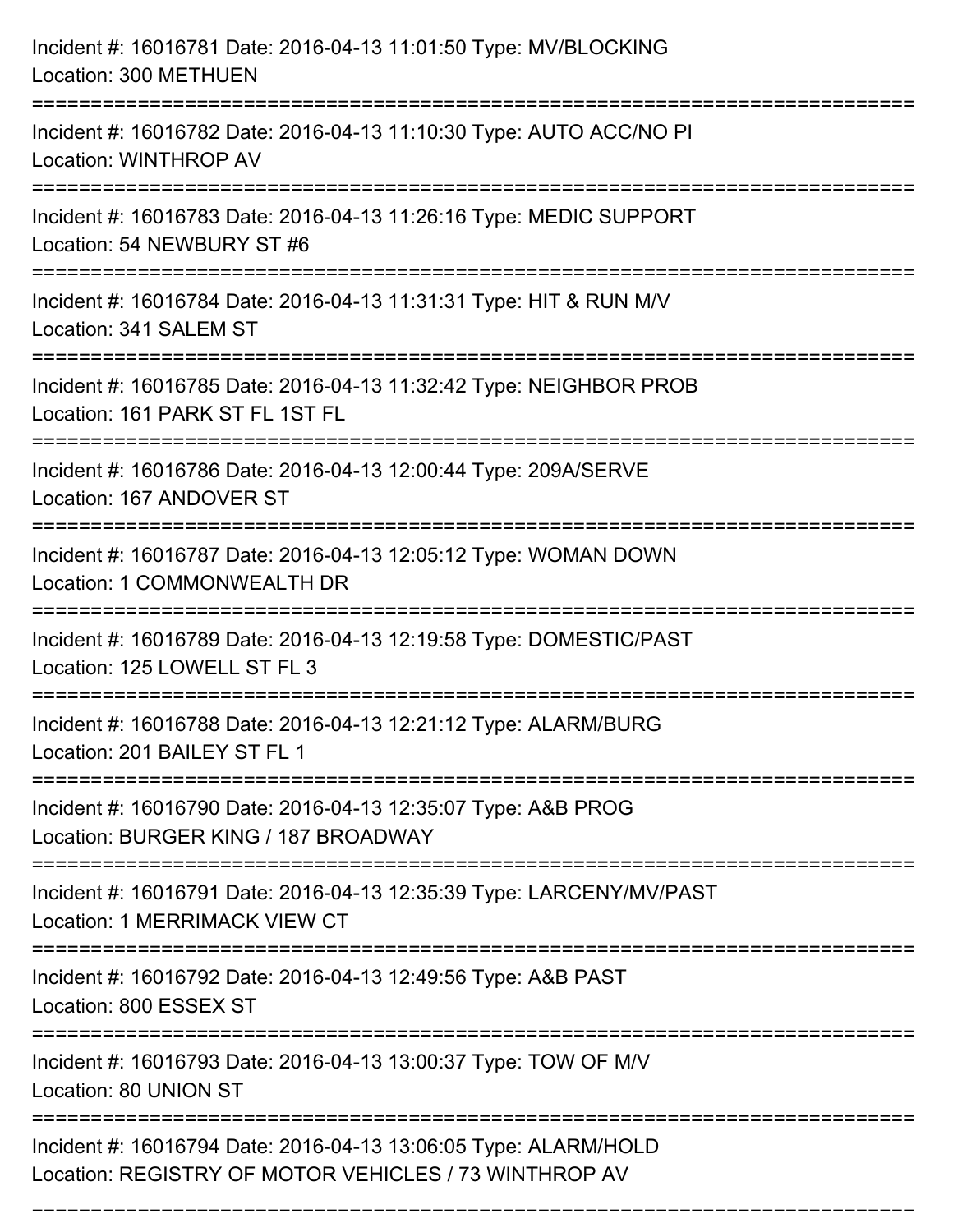| Incident #: 16016795 Date: 2016-04-13 13:10:10 Type: CK WELL BEING<br>Location: 260 E HAVERHILL ST #APT20                           |
|-------------------------------------------------------------------------------------------------------------------------------------|
| Incident #: 16016796 Date: 2016-04-13 13:21:29 Type: M/V STOP<br>Location: HAMPSHIRE & LOWELL                                       |
| Incident #: 16016797 Date: 2016-04-13 13:25:18 Type: DRUG VIO<br>Location: ALDER ST & EXCHANGE ST<br>============================== |
| Incident #: 16016798 Date: 2016-04-13 13:38:57 Type: MEDIC SUPPORT<br>Location: 29 CLARKE ST                                        |
| Incident #: 16016799 Date: 2016-04-13 13:55:46 Type: M/V STOP<br>Location: 106 SPRINGFIELD ST                                       |
| Incident #: 16016800 Date: 2016-04-13 14:14:51 Type: M/V STOP<br>Location: 97 PHILLIPS ST                                           |
| Incident #: 16016801 Date: 2016-04-13 14:22:44 Type: DOMESTIC/PROG<br>Location: 22 BYRON AV                                         |
| Incident #: 16016802 Date: 2016-04-13 14:31:21 Type: M/V STOP<br>Location: 204 S UNION ST                                           |
| Incident #: 16016803 Date: 2016-04-13 14:43:32 Type: CK WELL BEING<br>Location: 28 ABBOTT ST                                        |
| Incident #: 16016804 Date: 2016-04-13 15:07:13 Type: LOST PROPERTY<br><b>Location: TRENTON ST</b>                                   |
| Incident #: 16016805 Date: 2016-04-13 15:15:51 Type: AUTO ACC/NO PI<br>Location: CENTRE ST & HAMPSHIRE ST                           |
| Incident #: 16016806 Date: 2016-04-13 15:19:26 Type: ALARM/BURG<br>Location: SPANISH FREE METHODIST CHURCH / 774 ESSEX ST           |
| Incident #: 16016807 Date: 2016-04-13 15:21:46 Type: M/V STOP<br>Location: ESSEX ST & LAWRENCE ST                                   |
| Incident #: 16016808 Date: 2016-04-13 15:35:04 Type: TENANT PROB<br>Location: 36 ANDOVER ST FL 3                                    |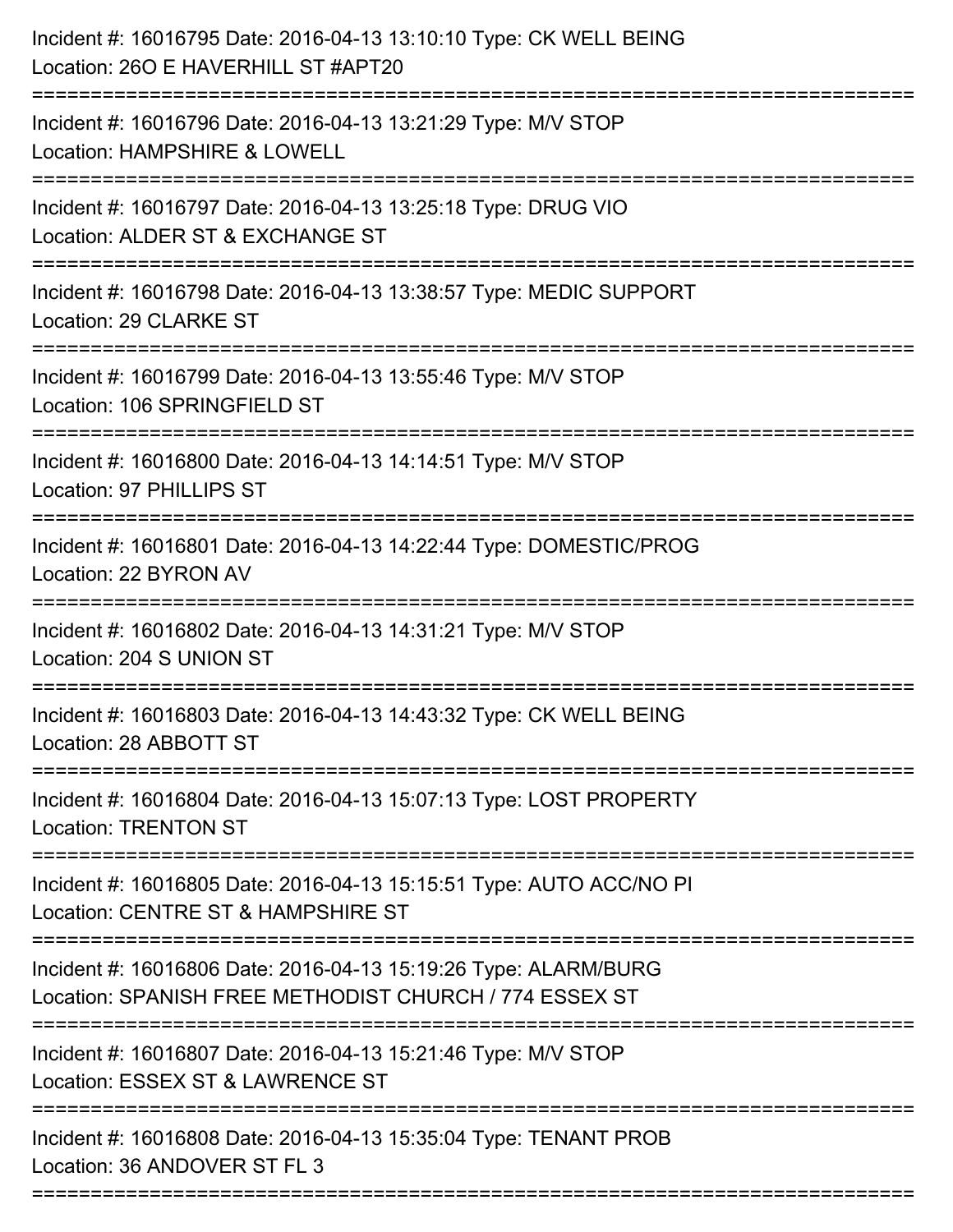Location: 158 UNION ST

| Incident #: 16016810 Date: 2016-04-13 15:42:05 Type: TENANT PROB<br>Location: 36 ANDOVER ST                                          |
|--------------------------------------------------------------------------------------------------------------------------------------|
| Incident #: 16016812 Date: 2016-04-13 16:06:28 Type: STOL/MV/PAS<br>Location: 18 TREMONT ST                                          |
| Incident #: 16016811 Date: 2016-04-13 16:07:29 Type: AUTO ACC/NO PI<br>Location: BURGER KING / 187 BROADWAY                          |
| Incident #: 16016813 Date: 2016-04-13 16:09:42 Type: M/V STOP<br>Location: ESSEX ST & MILL ST                                        |
| Incident #: 16016814 Date: 2016-04-13 16:29:27 Type: HIT & RUN M/V<br>Location: 38 MARBLE AV<br>=================                    |
| Incident #: 16016815 Date: 2016-04-13 16:41:44 Type: A&B PROG<br>Location: 334 PROSPECT ST FL 1                                      |
| Incident #: 16016816 Date: 2016-04-13 17:15:22 Type: NEIGHBOR PROB<br>Location: 23 SHAW ST                                           |
| Incident #: 16016817 Date: 2016-04-13 17:17:04 Type: SUICIDE ATTEMPT<br>Location: 232 E HAVERHILL ST FL 2ND                          |
| Incident #: 16016818 Date: 2016-04-13 17:26:09 Type: NOISE ORD<br>Location: 10-12 ROLLINS ST                                         |
| ====================<br>Incident #: 16016819 Date: 2016-04-13 17:39:56 Type: UNWANTEDGUEST<br>Location: MARKET BASKET / 700 ESSEX ST |
| Incident #: 16016820 Date: 2016-04-13 17:48:58 Type: MAN DOWN<br>Location: 5 JACKSON CT                                              |
| ================================<br>Incident #: 16016821 Date: 2016-04-13 17:51:50 Type: HIT & RUN M/V<br>Location: 131 BERKELEY ST  |
| Incident #: 16016822 Date: 2016-04-13 18:11:03 Type: AUTO ACC/NO PI<br>Location: 32 LAWRENCE ST                                      |
|                                                                                                                                      |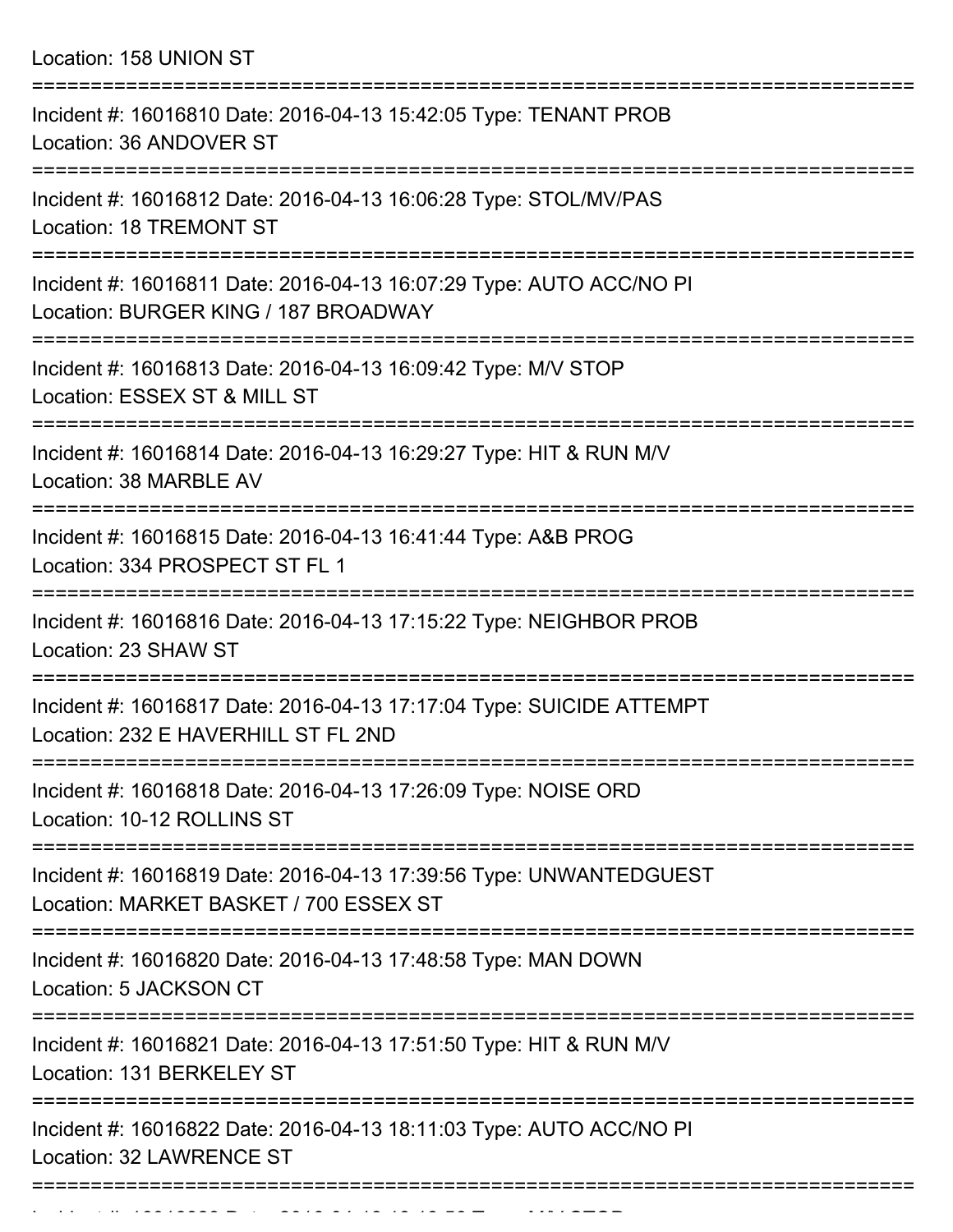Location: ANDOVER ST & FOSTER ST =========================================================================== Incident #: 16016824 Date: 2016-04-13 18:36:26 Type: HIT & RUN M/V Location: BERKELEY ST & FERN ST =========================================================================== Incident #: 16016825 Date: 2016-04-13 18:56:35 Type: INVESTIGATION Location: 454 MARKET ST =========================================================================== Incident #: 16016826 Date: 2016-04-13 18:58:15 Type: SUS PERS/MV Location: 125 BENNINGTON ST =========================================================================== Incident #: 16016827 Date: 2016-04-13 19:02:07 Type: NOISE ORD Location: 10-14 ROLLINS ST =========================================================================== Incident #: 16016828 Date: 2016-04-13 19:06:58 Type: AUTO ACC/NO PI Location: LOWELL ST & MARGIN ST =========================================================================== Incident #: 16016829 Date: 2016-04-13 19:09:08 Type: M/V STOP Location: 90 LOWELL ST =========================================================================== Incident #: 16016830 Date: 2016-04-13 19:18:06 Type: ALARM/BURG Location: APONTE RESIDENCE / 218 HIGH ST =========================================================================== Incident #: 16016831 Date: 2016-04-13 19:35:24 Type: INVEST CONT Location: 163 WEST ST =========================================================================== Incident #: 16016832 Date: 2016-04-13 19:39:51 Type: M/V STOP Location: AVON ST & E HAVERHILL ST =========================================================================== Incident #: 16016833 Date: 2016-04-13 19:52:04 Type: M/V STOP Location: AVON ST & F HAVERHILL ST =========================================================================== Incident #: 16016834 Date: 2016-04-13 20:13:33 Type: LARCENY/PROG Location: PIZZA KING / 29 SALEM ST =========================================================================== Incident #: 16016835 Date: 2016-04-13 20:14:56 Type: DISTURBANCE Location: SONOCO / 599 BROADWAY =========================================================================== Incident #: 16016836 Date: 2016-04-13 20:17:23 Type: AUTO ACC/PED Location: DUNKIN DONUTS / 104 MARSTON ST

===========================================================================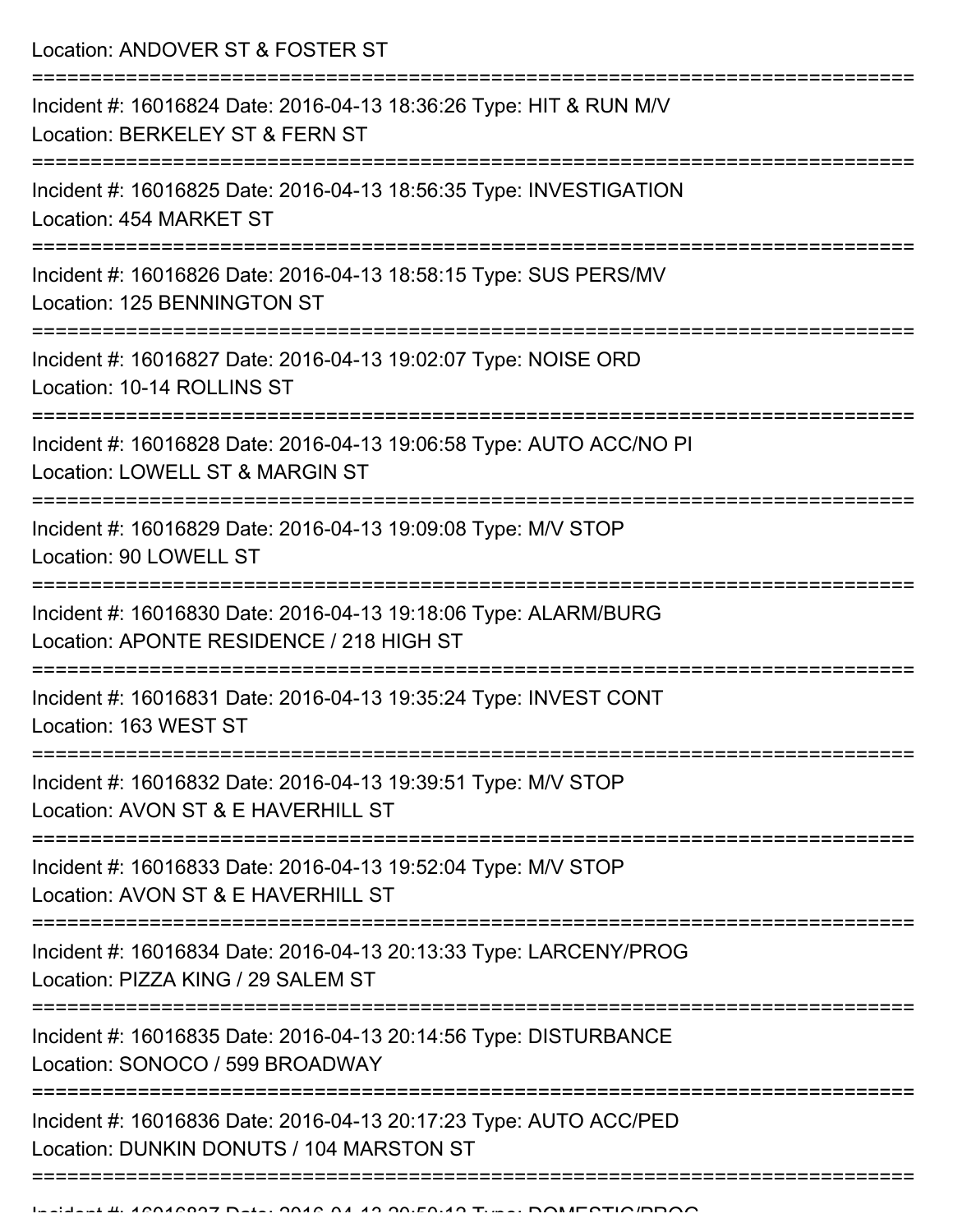| Location: 334 HOWARD ST FL 1                                                                                                              |
|-------------------------------------------------------------------------------------------------------------------------------------------|
| Incident #: 16016838 Date: 2016-04-13 20:53:33 Type: TOW OF M/V<br>Location: ABBOTT ST & SHAWSHEEN RD<br>================================ |
| Incident #: 16016839 Date: 2016-04-13 20:54:16 Type: M/V STOP<br>Location: LENOX ST & S BROADWAY                                          |
| Incident #: 16016840 Date: 2016-04-13 20:57:28 Type: M/V STOP<br>Location: 700 ESSEX ST<br>============================                   |
| Incident #: 16016841 Date: 2016-04-13 20:59:05 Type: M/V STOP<br>Location: CANAL ST & JACKSON ST                                          |
| Incident #: 16016842 Date: 2016-04-13 21:10:12 Type: MAN DOWN<br>Location: 44 IRENE ST FL 2                                               |
| Incident #: 16016843 Date: 2016-04-13 21:20:07 Type: M/V STOP<br>Location: 700 ESSEX ST                                                   |
| Incident #: 16016844 Date: 2016-04-13 21:21:23 Type: M/V STOP<br>Location: 264 ESSEX ST                                                   |
| Incident #: 16016845 Date: 2016-04-13 21:22:09 Type: M/V STOP<br>Location: 700 ESSEX ST                                                   |
| Incident #: 16016846 Date: 2016-04-13 21:30:36 Type: A&B D/W PAST<br>Location: 142 JACKSON ST                                             |
| Incident #: 16016847 Date: 2016-04-13 21:35:57 Type: ALARM/BURG<br>Location: EVOLUTION WIRELESS / 95 JACKSON ST                           |
| Incident #: 16016848 Date: 2016-04-13 22:29:47 Type: ALARM/BURG<br>Location: 261 COMMON ST                                                |
| Incident #: 16016849 Date: 2016-04-13 22:54:57 Type: UNWANTEDGUEST<br>Location: 149 MYRTLE ST FL 2                                        |
| Incident #: 16016850 Date: 2016-04-13 22:58:09 Type: M/V STOP<br><b>Location: GLENN ST</b>                                                |
| Incident #: 16016051 Deta: 2016 04:42 23:22:44 Tune: CLIC DEDCANI                                                                         |

Incident #: 16016851 Date: 2016-04-13 23:22:44 Type: SUS PERS/MV